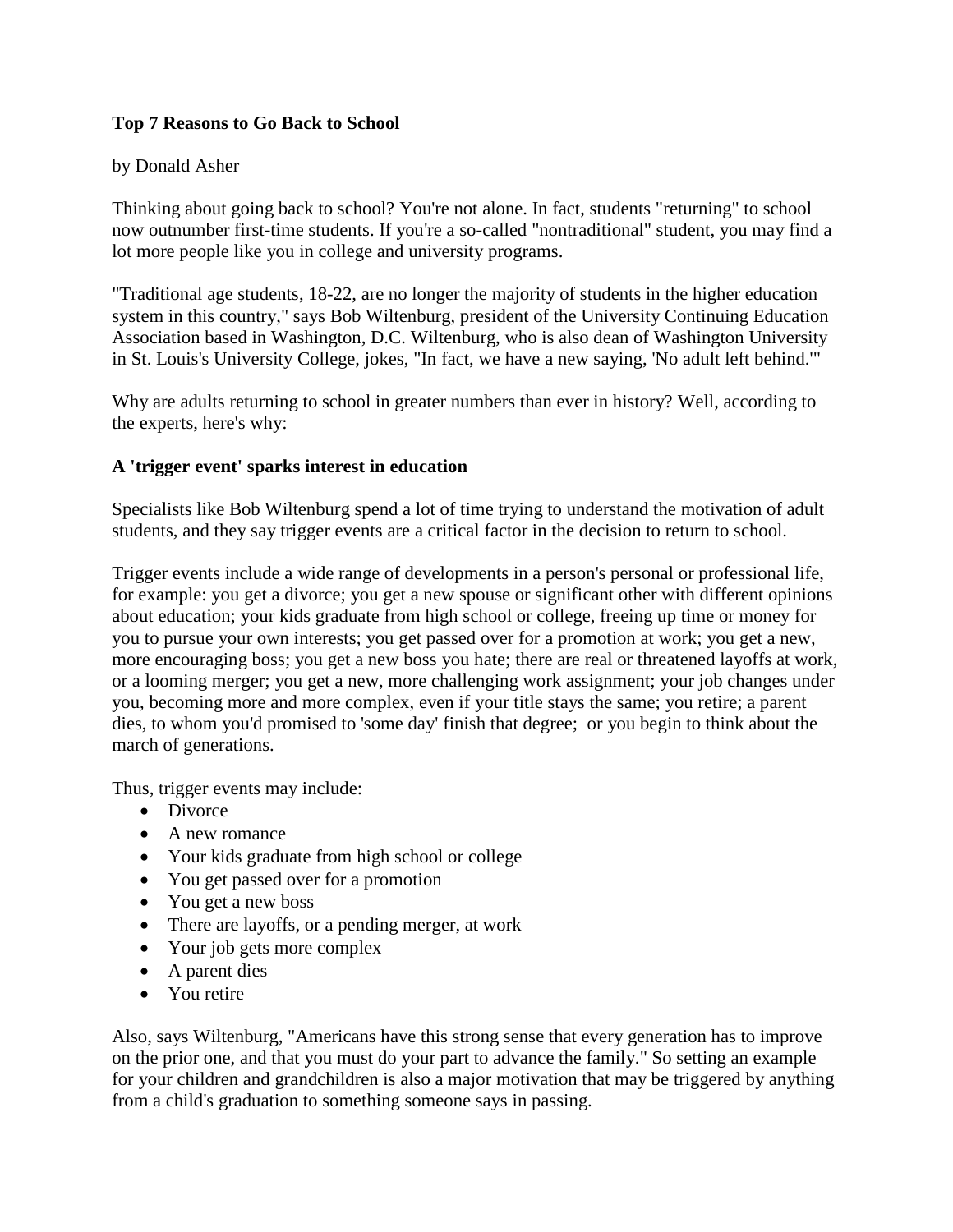The trigger event doesn't create the interest in education; it merely serves as the catalyst for introspection and exploration of an interest that was already there. Following are the main motivations that drive education-seekers, once the trigger event occurs.

Returning students are about equally motivated by continued personal growth and career development issues. In fact, they may not be separate goals, even in students who cite one or the other as their primary aspiration.

For example, says Wiltenburg, "Studies show that pursuing a master's degree improves your performance at work even if your new degree has nothing specifically to do with what your work assignments are."

So even those students who go back to school for purely personal reasons may find unexpected benefits in their work lives. In no particular order, here are some of the main reasons students go back to school:

### **Career advancement, or career insurance, or to update workplace credentials**

The work world is more and more complex, and keeping up with your job may require continuing education at any age. Also, if there is going to be a recession, or a reduction in workforce in your industry or within your employer, you have to ask yourself if your credentials are in order.

You may be the world's best at whatever you do, but let's face it: If you find yourself in the job market, credentials matter a lot. If you have plateaued in your career, recent education may be the key to advancement, proving to employers that you have more to give.

Jim Redens of Oakland, Calif., falls into this category. He was stuck in a job with no advancement potential until he returned to school for an associate's degree.

"I ran a machine that printed 5000 T-shirts a day," he says, "ripping the glue off of each shirt and putting it onto a conveyor belt, and it was destroying my back."

After his degree, he got a new, management-track, job. "I don't think the degree itself necessarily helped me so much as what I learned in getting the degree. I'm a million times more confident." So far he's been promoted once and earned three raises in his first year in the new job.

### **Personal development, intellectual enrichment, or self fulfillment**

If you have always wanted to learn more about Shakespeare, or the Middle Ages, or local geology, or theoretical physics, then going back to school makes perfect sense. As mentioned above, pursuing these interests may have hidden benefits for your career anyway.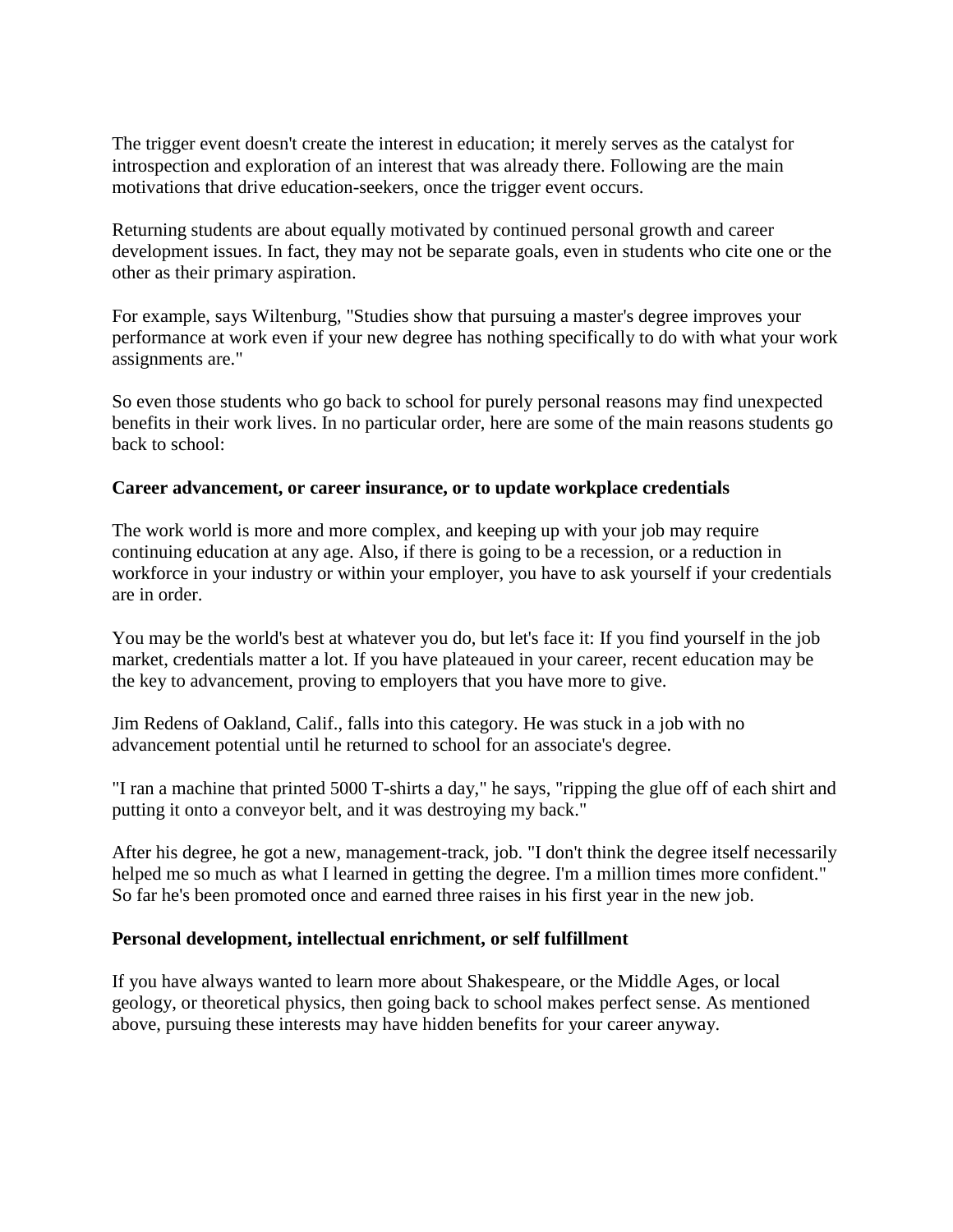Education leads to a richer experience of life, no matter the topic. When I was young for fifteen minutes it was fashionable to tell your parents you weren't going to go to college. My father, a design engineer, was driving down the freeway trying to convince me of the folly of my ways.

"Do you see that bridge," he asked me, pointing to an overpass. "Sure," I said, the typical insolent teenager. "Well, you see something different than I see. You see an overpass, and I see stress analyses, load factors, and fifty-year cycles of planned obsolescence. So I am getting more out of life than you are, and it's because of my education." He was right, of course.

## **Transition to a new career**

If you want to explore a career interest while you remain in the career you have, a little exploratory education can be the key. You don't necessarily need a new degree. Sometimes even a few classes can establish whether you have a sincere interest in the new field, and can get employers to take you seriously. Career switchers are particularly benefited by exploring new directions in the classroom before committing to a new job.

This was the tack taken by Christine Lee, who took a breather from her existing career to explore other options. After years of success in financial services assignments on Wall Street, in San Francisco, and Taiwan, she took a wide range of courses outside of her comfort zone, to see what might lead to a second career.

"I had always been interested in the liberal arts, in fine arts, but I spent most of my career focused on the business side of things. I never had a chance to explore these areas," she says.

"I was apprehensive in the beginning, not sure I would be able to do the work. I'm a smart person, sure, but it's been awhile since I've been in a classroom environment. Everyone around me was much younger. I wondered, 'Would they talk to me? Would they include me in study groups?' Those were the concerns I had."

She found herself accepted by students twenty years her junior, and a class in architecture led to an interest in a new career in green building.

### **Stimulation in retirement**

More and more retired people are returning to school for mental stimulation, and this is sure to be a burgeoning area of continuing education. Cutting edge programs are now having some elders teach other elders. Bob Wiltenburg has such a program at Wash U., and he jokingly says of it, "We have a 55 and older lifelong learning institute, using a peer learning model. It's the perfect program. The students don't want grades. The faculty doesn't need tenure, and the parents never call."

### **Finish a bachelor's degree, or an advanced degree**